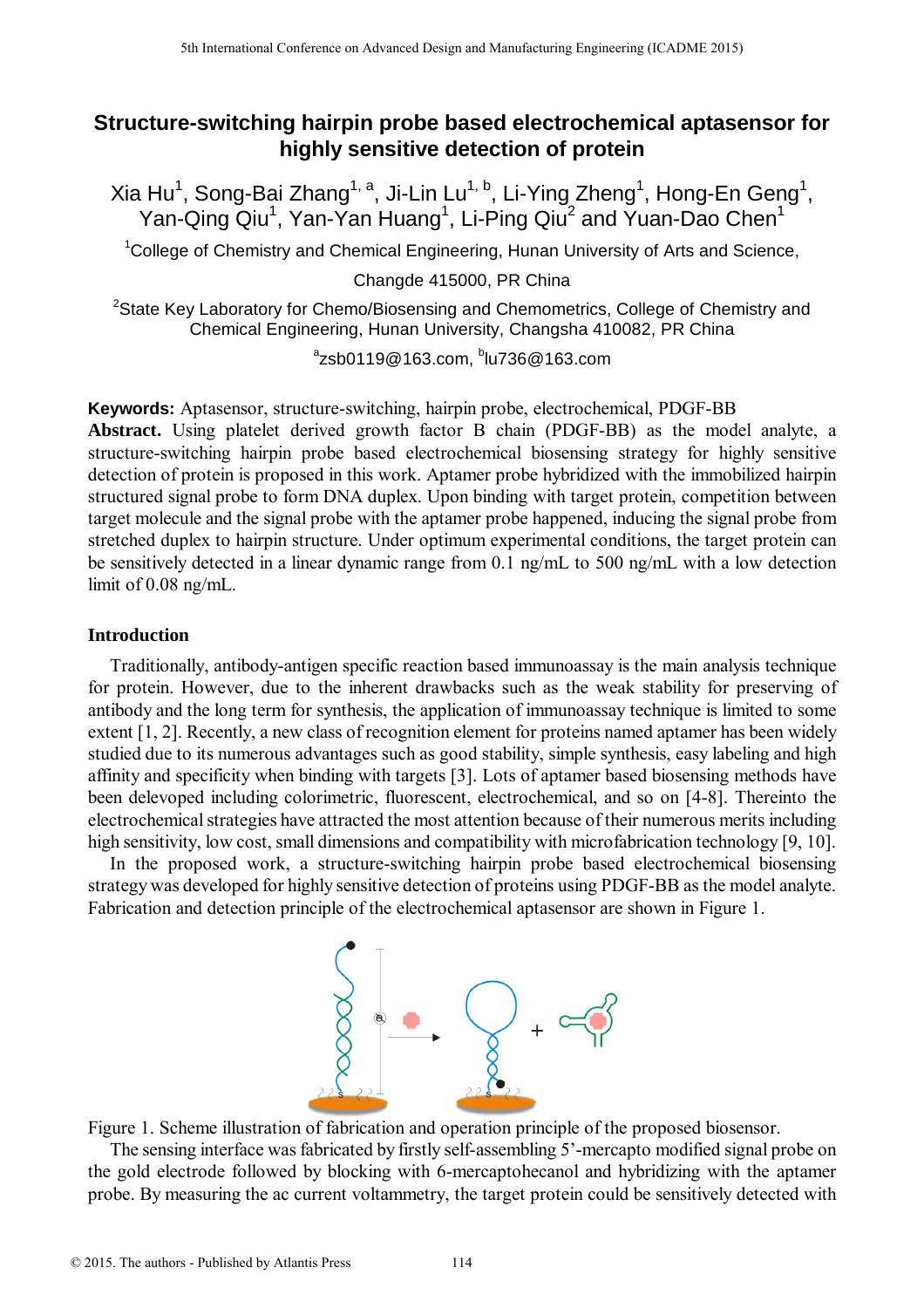a low detection limit as well as a wide linear dynamic range. The experimental conditions were optimized, and the performance features such as reproducibility and stability were also evaluated.

### **Materials and Methods**

**Materials.** Oligonucleotides utilized in this study were all synthesized by Sangon Biotechnology Co., Ltd. (Shanghai, China). The sequence of aptamer probe was CAGGCTACGGCA*CGTAGAGCATCA*CCA TGATCCTG (5'-3'), and the sequence of signal probe was SH-CGACTGTTT*TGATGCTCTACG*TAC TGGCAGTCG-Ferrocene (5'-3'). PDGF-BB, PDGF-AA, PDGF-AB, IgG, BSA and Tris were all obtained from Dingguo Biotechnology Co., Ltd. (Changsha, China). Tris-HCl buffer (10 mM Tris,  $0.3$  M NaCl, 5 mM MgCl, pH 7.8) was used as stock solution and working solutions. Deionized and sterilized water was used throughout the experiments. All other chemicals were of analytical reagent grade and used as received.

**Fabrication of the aptasensor.** Firstly, the gold electrode was pretreated according to reference [8]. Then, 20 µL of signal probe solution was dipped onto the gold electrode to self-assemble for 2 h followed by blocking with 20 µL of 5 mM 6-mercaptoethanol solution for 15 min to inactivate the nonspecific sites. Finally, 20  $\mu$ L of aptamer solution was dropped on the electrode surface to hybridize 1 h and the sensing interface was fabricated.

**Electrochemical measurements.** All electrochemical measurements were carried out in a self-made measuring cell at ambient temperature using a CHI 660E electrochemical workstation (Chenhua Instruments, China). A conventional three-electrode system was used: a gold electrode of interest as working electrode, a saturated calomel electrode (SCE) as reference electrode, and platinum foil as auxiliary electrode. Cyclic voltammetry (CV) was implemented in 5 mL of 10 mM PBS (pH 7.4) containing 5 mM Fe(CN)<sub>6</sub><sup>3-</sup>/Fe(CN)<sub>6</sub><sup>4-</sup> and 0.1 M KCl at a scan rate of 100 mV/s. For target protein detection, 20 µL of PDGF-BB solution with a certain concentration was placed onto the sensing interface to incubate for 1 h. After rinsing with the stock buffer, AC voltammogram was performed in 1M NaClO<sup>4</sup> at a frequency of 1 Hz, and the peak current was used to evaluate the response characteristics of sensing interface.

#### **Results and discussion**

**Influence of reaction temperature.** The reaction temperature directly influenced the sensor fabrication from three aspects: the hybridization reaction between hairpin signal probe and aptamer probe, the melting of hairpin signal probe and the activity of protein. In order to investigate the effect of reaction temperature on the analytical performance of the proposed sensor, 20 µL of 500 ng/mL PDGF-BB was placed on the sensing interface and allowed to incubate at a certain temperature for 1h, and the results was shown in Fig. 2A. The change of peak current ( $\Delta I_{\text{peak}}$ , defined as  $I_0$ –I where  $I_0$  was the peak current before reacting with target protein and I was the peak current after reacting with target protein) increased gradually and tended to maximum at about 37 ℃. When the reaction temperature increased continuously, the peak current decreased sharply due to the fact that relatively high reaction temperature would induce dehybridization of the duplex and inactivation of the target protein. In order to get the highest response current, all of the experiments were carried out at 37 ℃ except stated otherwise.

**Effect of incubation time.** The incubation time also influenced the analytical performances of the presented electrochemical aptasensor. In order to optimize the incubation time, 20 µL of 500 ng/mL target protein was dropped on the electrode surface. The specific reaction was allowed to maintain for different periods of time and the results was shown in Fig. 2B. The change of peak current increased gradually with the augment of incubation time and then tended constant when the reaction time was more than 60 min since the reaction equilibrium was reached. Therefore, 60 min was chosen as the optimum incubation time in following experiments to ensure the completeness of the reaction.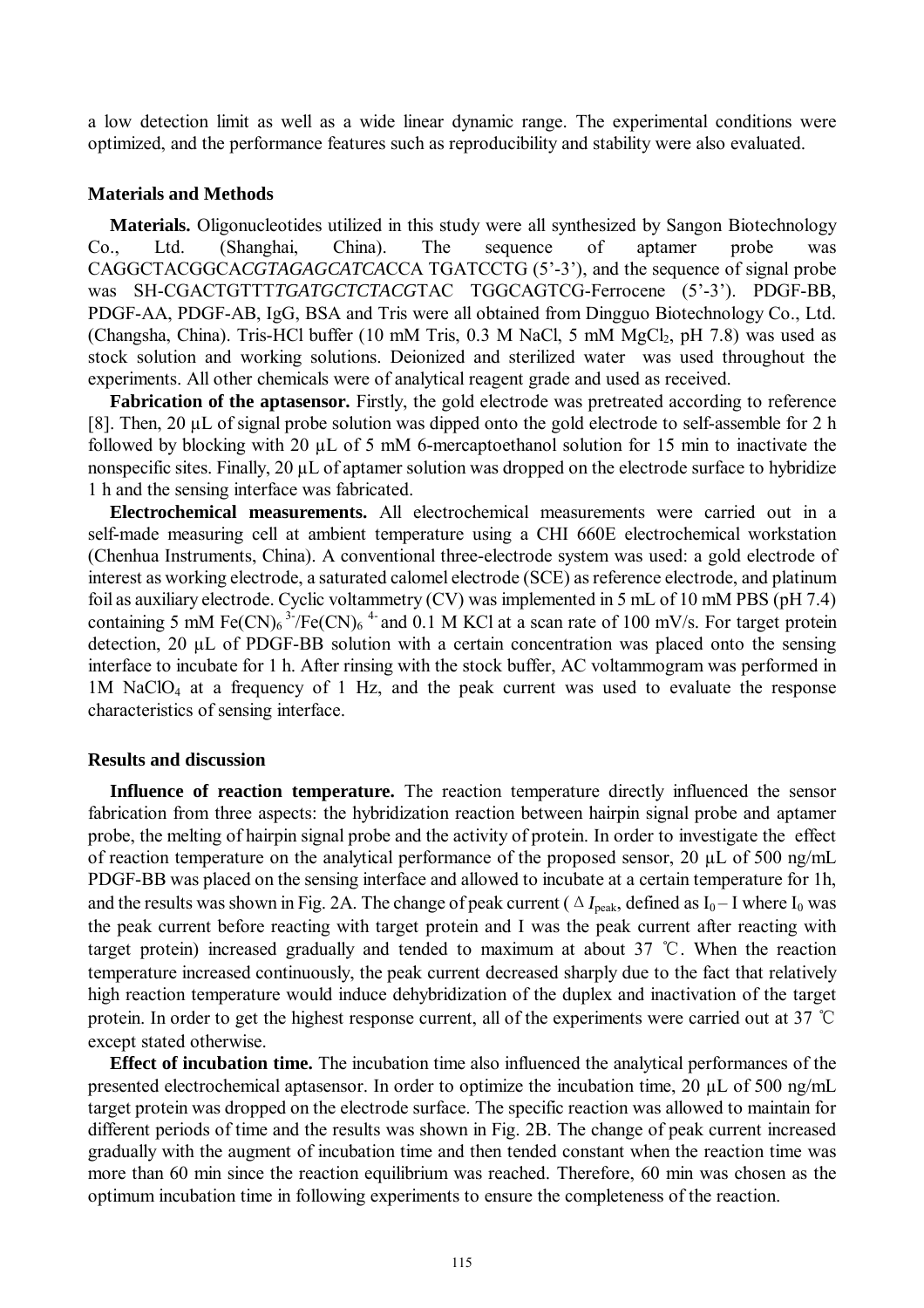

Figure 2. (A) Influence of reaction temperature. Six typical temperatures (4, 15, 25, 37, 47 and 57 ℃) were investigated with target protein concentration of 500 ng/mL. (B) Effect of incubation time. Different periods of time (15, 30, 45, 60, 75, 90, 105 and 120 min) was investigated with target protein concentration of 500 ng/mL.

**Detection of target protein.** In order to evaluate the analytical performances of the proposed biosensor, a series of samples with different concentrations were detected under the optimized experimental conditions and the results was shown in Fig. 3A. The current change (Δ*I*peak) increased with the augment of the concentration of target protein. A wide linear relationship between the current change versus the log concentration of PDGF-BB was achieved in the concentration range from 0.1 to 500 ng/mL with a correlation coefficient of 0.9982 ( $n=5$ , R.S.D. = 8.3%, as shown in Fig. 3B). The calibration equation was  $\Delta I_{peak} = 24.1126 \text{ Log}C + 27.6997$ . The detection limit was 0.08 ng/mL based on a signal-to-noise ratio of 3.



Figure 3. (A) Current response of the presented electrochemical aptasensor to target protien at different concentrations (a-e: the concentration of target protein increased gradually). (B) The linear calibration curve between the current change and Log concentration of PDGF-BB. (C) The current response of the aptasensor for different protein samples (1-PDGF-BB; 2-PDGF-AA; 3-PDGF-AB; 4-IgG; 5-BSA).